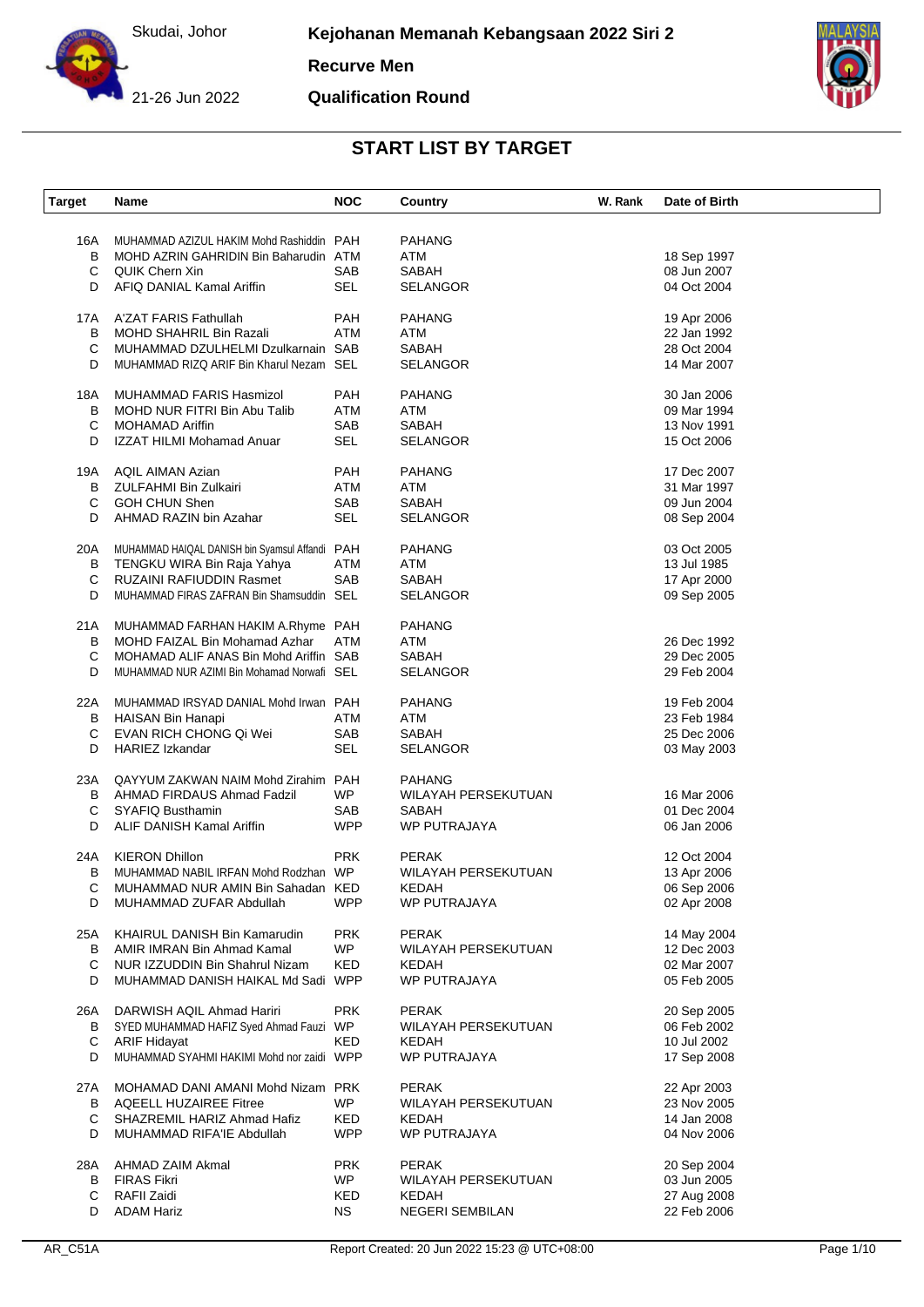

**Recurve Men**

21-26 Jun 2022

**Qualification Round**



| Target | <b>Name</b>                                  | <b>NOC</b>  | Country                | W. Rank | Date of Birth |
|--------|----------------------------------------------|-------------|------------------------|---------|---------------|
|        |                                              |             |                        |         |               |
| 29A    | NAVEER FIKRI Bin Zinuldin                    | <b>PP</b>   | <b>PULAU PINANG</b>    |         | 19 Aug 2001   |
| B      | MUHAMMAD KHAIRUL AKMAL Abd Aziz PER          |             | <b>PERLIS</b>          |         | 31 Jul 2002   |
| C      | MUHAMAD BILAL AZEEM Mohd Izuan TER           |             | TERENGGANU             |         | 26 Apr 2009   |
| D      | MUHAMAD NURMUJAHID Mohd Nasir NS             |             | <b>NEGERI SEMBILAN</b> |         | 04 Apr 2001   |
| 30A    | <b>AZAMUDDIN Bin Mansor</b>                  | <b>PP</b>   | <b>PULAU PINANG</b>    |         | 06 Feb 2002   |
| в      | MUHAMMAD KHAIRUL AMIRIN Abd Aziz             | <b>PER</b>  | <b>PERLIS</b>          |         | 15 Mar 2000   |
| С      | MUHAMMAD SAIFUL ISLAM Bin Mohd Rizuwan       | <b>TER</b>  | TERENGGANU             |         | 30 Dec 2004   |
| D      | EIZZ DANISH Bin Ahmad Ghazali                | <b>NS</b>   | <b>NEGERI SEMBILAN</b> |         | 14 Sep 2004   |
| 31A    | IQBAL ARIF Bin Indra Arnand Adnani           | PP          | <b>PULAU PINANG</b>    |         | 14 Jun 2005   |
| B      | AQEEL DANI Kamaruddin                        | <b>PER</b>  | <b>PERLIS</b>          |         | 14 Aug 2006   |
| С      | MUHAMAD AMIERUL Rosani                       | <b>TER</b>  | TERENGGANU             |         | 28 Jul 1999   |
| D      | <b>BAZIL AMIN Bin Badrul Hisham</b>          | <b>NS</b>   | <b>NEGERI SEMBILAN</b> |         | 09 Feb 2006   |
| 32A    | <b>ARIFF Bin Hamizan</b>                     | <b>PP</b>   | <b>PULAU PINANG</b>    |         | 01 Oct 2007   |
| в      | AHMAD ARIF Ismail Dahlan                     | <b>PER</b>  | <b>PERLIS</b>          |         | 13 Mar 2002   |
| C      | <b>MOHAMAD FIRDAUS Mohd Rusmadi</b>          | <b>TER</b>  | TERENGGANU             |         | 21 Feb 2003   |
| D      | <b>FITRI Yusuf</b>                           | <b>NS</b>   | <b>NEGERI SEMBILAN</b> |         | 06 Jan 2001   |
| 33A    | MUHAMMAD ALIFFAKHRI Mohd Azam MEL            |             | MELAKA                 |         | 17 May 2002   |
| в      | MUHAMMAD FAKHRUL HAKIMIE Bin Mohd Fauzi PDRM |             | <b>PDRM</b>            |         | 20 Jul 2008   |
| С      | WAN QAYYIM SYAHMI BIN Wan Mahathir JOH       |             | <b>JOHOR</b>           |         | 24 Jul 2008   |
| 34A    | <b>AMIR Anas</b>                             | <b>MEL</b>  | <b>MELAKA</b>          |         | 28 Sep 2005   |
| в      | NURFAIZAL Hamzah                             | <b>PDRM</b> | <b>PDRM</b>            |         | 25 May 1989   |
| C      | MUHAMMAD AKID BAZLI Ezaidin                  | <b>HOL</b>  | <b>JOHOR</b>           |         | 06 Sep 2006   |
| 35A    | MUHAMMAD NAFIZUDDEN Mohd Najib MEL           |             | MELAKA                 |         | 10 Apr 1999   |
| С      | MUHAMMAD DANISH AMSYAR Norazlan JOH          |             | <b>JOHOR</b>           |         | 13 Nov 2007   |
| D      | MUHAMMAD HARIZ HAIKAL Sofian                 | <b>MEL</b>  | MELAKA                 |         | 04 Jan 2007   |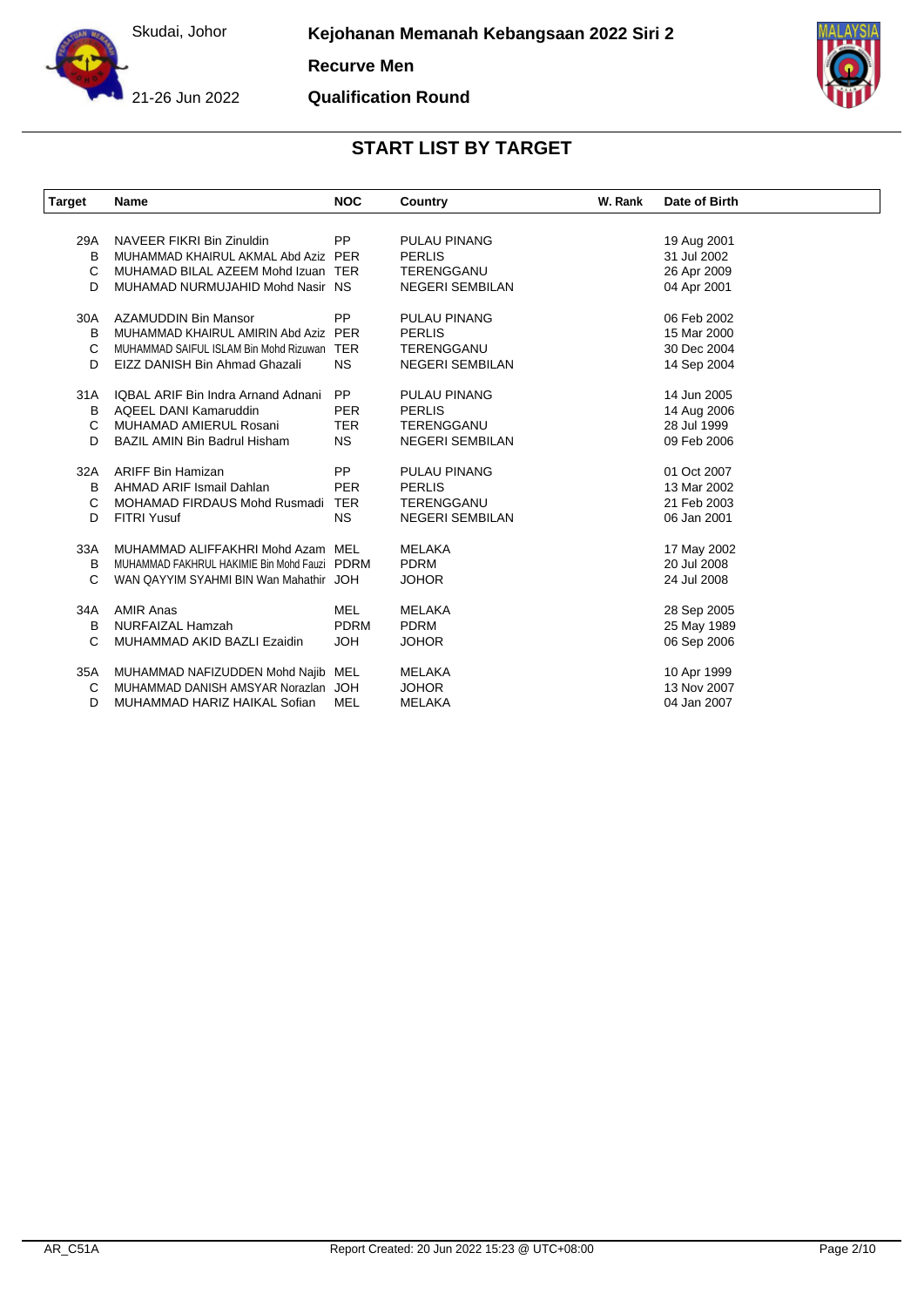

**Recurve Women**

21-26 Jun 2022

**Qualification Round**



| <b>Target</b> | Name                                                    | <b>NOC</b>   | Country                    | W. Rank | Date of Birth |
|---------------|---------------------------------------------------------|--------------|----------------------------|---------|---------------|
|               |                                                         |              |                            |         |               |
| 1A            | ALIA QURSYIAH Binti Mazlan                              | WP           | WILAYAH PERSEKUTUAN        |         | 29 Apr 2005   |
| B             | NURUL SYAZWI LIYANA Mahari                              | <b>TER</b>   | TERENGGANU                 |         | 10 Jul 2006   |
| С             | NUR ALYA MAISARAH Ramli                                 | PAH          | <b>PAHANG</b>              |         | 07 Feb 2007   |
| D             | NUR I'ZAAZ AFIQAH Mohamad Nadzri PRK                    |              | <b>PERAK</b>               |         | 28 Oct 1999   |
| 2A            | SHAZWANI Aina                                           | <b>WP</b>    | <b>WILAYAH PERSEKUTUAN</b> |         | 27 Apr 2005   |
| B             | NURUL Izzah                                             | <b>TER</b>   | TERENGGANU                 |         | 13 Sep 2004   |
| С             | <b>HUMAIRA Suhaimi</b>                                  | <b>PAH</b>   | <b>PAHANG</b>              |         | 21 Jun 2006   |
| D             | HANA' KAMALIA Mohd Kamal                                | <b>PRK</b>   | <b>PERAK</b>               |         | 04 Nov 2008   |
| 3A            | FATIN NURHANNAH Rasheedy                                | <b>WP</b>    | WILAYAH PERSEKUTUAN        |         | 13 Jun 2003   |
| B             | NURUL SYAKIRAH Hashim                                   | <b>TER</b>   | TERENGGANU                 |         | 06 Oct 2006   |
|               |                                                         | PAH          |                            |         |               |
| С             | NUR RAFIQA IZZLYN Zaidi                                 |              | <b>PAHANG</b>              |         | 24 Oct 2003   |
| D             | NUR IEKA HARIESYA Binti Zainal Habsahli PRK             |              | <b>PERAK</b>               |         | 27 Feb 2006   |
| 4A            | MAIRA ADRIANA Enolil                                    | <b>WP</b>    | WILAYAH PERSEKUTUAN        |         | 12 Sep 2006   |
| B             | NURIN HANANIA Mazlan                                    | TER          | TERENGGANU                 |         | 19 May 2004   |
| C             | NOR HANISAH HUSNA binti Abdul Rasid PAH                 |              | <b>PAHANG</b>              |         | 22 Oct 2005   |
| D             | NUR SAFIYYAH Zaini                                      | <b>PRK</b>   | <b>PERAK</b>               |         | 02 Apr 2008   |
| 5A            | ARIANA NUR DANIA Mohamad Zairi                          | <b>WP</b>    | WILAYAH PERSEKUTUAN        |         | 27 Jul 2005   |
| B             | SHARIFAH AMINI NADHIRAH Syed Izuan TER                  |              | TERENGGANU                 |         | 31 May 2007   |
| С             | NUR RAFIQA IZZANI Zaidi                                 | PAH          | <b>PAHANG</b>              |         | 15 Jan 2002   |
|               |                                                         |              |                            |         |               |
| D             | NURUL HASYA HURIN Norherman                             | <b>PRK</b>   | <b>PERAK</b>               |         | 25 Jun 2007   |
| 6A            | JESLYNN KAUR Rajinder Singh                             | <b>WP</b>    | WILAYAH PERSEKUTUAN        |         | 03 May 2007   |
| в             | NUR AMIELYA Rosani                                      | TER          | TERENGGANU                 |         | 13 Apr 2007   |
| C             | AUNI HAFIZAH Binti Ilias                                | PAH          | <b>PAHANG</b>              |         | 14 Jan 2002   |
|               |                                                         |              |                            |         |               |
| 7A            | ZATTY AIN ASHIQIN Zainy                                 | <b>HOL</b>   | <b>JOHOR</b>               |         | 04 Aug 2006   |
| B             | NUR AINA YASMIN Binti Yaahazan                          | <b>ATM</b>   | ATM                        |         | 17 Mar 1996   |
| С             | <b>CLARA LEE Rou Yue</b>                                | <b>PP</b>    | PULAU PINANG               |         | 12 Nov 2007   |
| D             | NURUL AFIQAH Samsulkahar                                | MEL          | MELAKA                     |         | 30 Oct 2006   |
| 8A            | NUR QISTINA SYAFIAH Abd Nasir                           | <b>HOL</b>   | <b>JOHOR</b>               |         | 06 Jun 2004   |
| B             | WAN NORFADILAH Binti Wan Zulkifli                       | ATM          | ATM                        |         | 30 Dec 1983   |
|               |                                                         | <b>PP</b>    | PULAU PINANG               |         |               |
| С             | <b>CARMEN LEE Rou Xuan</b>                              |              |                            |         | 13 Jul 2004   |
| D             | NORIKA Nazri                                            | MEL          | MELAKA                     |         | 01 Jan 2000   |
| 9A            | AYU IZZWANY Jesny                                       | <b>HOL</b>   | <b>JOHOR</b>               |         | 27 Nov 2004   |
| С             | KHIRITIGAA A/P Mahadevan                                | PP           | PULAU PINANG               |         | 27 Jan 2009   |
| D             | AMY Ng Jia Hui                                          | MEL          | MELAKA                     |         | 01 Feb 2001   |
| 10A           | <b>NURUL AIN FITRI Ramli</b>                            | <b>HOL</b>   | <b>JOHOR</b>               |         | 11 Nov 2005   |
| B             | SOFEA NAFEESA Shamsul Nizam                             | <b>WPP</b>   | WP PUTRAJAYA               |         | 29 Apr 2005   |
| D             | AINA ALESHA Binti Abdul Aziz                            | MEL          | MELAKA                     |         | 23 May 2005   |
| 11A           | SYAQIERA Mashayikh                                      | <b>MASUM</b> | <b>MASUM</b>               |         | 24 Nov 2000   |
|               | WAN NASRYAH MAISARAH Wan Mohammad Nasri                 |              | <b>SELANGOR</b>            |         |               |
| B             |                                                         | SEL          |                            |         | 05 Sep 2004   |
| С             | KAITLYN HANNAH Sernam                                   | SAB          | SABAH                      |         | 01 Mar 2005   |
| D             | TUN IZZAH AFIFAH Bt Mohd Jamil                          | <b>NS</b>    | <b>NEGERI SEMBILAN</b>     |         | 05 Mar 2004   |
| 12A           | NUR AIN AYUNI Fozi                                      | KED          | KEDAH                      |         | 16 Jan 2002   |
| B             | NURUL AZREENA Mohamad Fazil                             | SEL          | <b>SELANGOR</b>            |         | 14 Mar 2004   |
| С             | FAITH FEDORA SHIU Xiao Min                              | SAB          | SABAH                      |         | 12 Jan 2007   |
| D             | NURUL WAJIHAH Nawawi                                    | PER          | <b>PERLIS</b>              |         | 21 Sep 2006   |
| 13A           | KU NURIN AFIQAH Binti Ku Ruzaini                        | KED          | <b>KEDAH</b>               |         | 02 Aug 2006   |
| B             | TENGKU AISYAH ROHANI Binti Tengku Jamal Abdul Nassi SEL |              | <b>SELANGOR</b>            |         | 03 Feb 2006   |
| С             | EKAPUTRI AQEELA Ali                                     | SAB          | SABAH                      |         | 16 Sep 2004   |
|               |                                                         |              |                            |         |               |
| D             | NURIN QISTINA Md Zain                                   | PER          | <b>PERLIS</b>              |         | 18 Apr 2003   |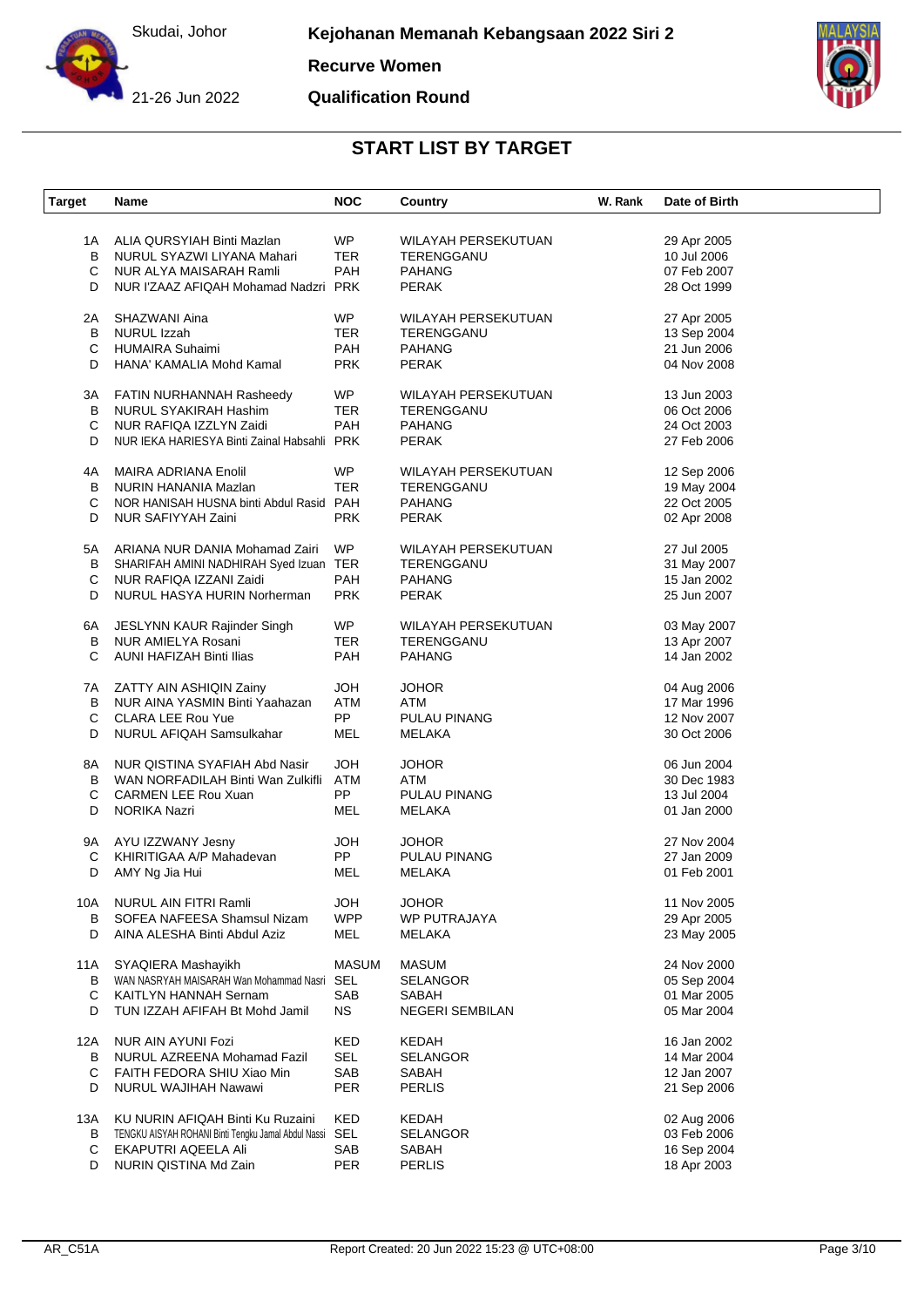

**Kejohanan Memanah Kebangsaan 2022 Siri 2**

**Recurve Women**

21-26 Jun 2022

**Qualification Round**



| Target | Name                                      | <b>NOC</b> | Country         | W. Rank | Date of Birth |
|--------|-------------------------------------------|------------|-----------------|---------|---------------|
|        |                                           |            |                 |         |               |
| 14A    | ERINA Zaidi                               | <b>KED</b> | KEDAH           |         | 22 Jan 2004   |
| В      | LISHA NATALIE Md Ali                      | <b>SEL</b> | <b>SELANGOR</b> |         | 02 Aug 2005   |
| C      | CLARABELLE SHIU Xiao Lin                  | <b>SAB</b> | SABAH           |         | 15 Jan 2005   |
| D      | NUR ELEYN NATASHA Mohammad Razi PER       |            | <b>PERLIS</b>   |         | 27 Apr 2001   |
| 15A    | ALYA BALQIS Azman                         | <b>KED</b> | KEDAH           |         | 31 Dec 2007   |
| В      | NUR ALYAA NAZURAH Binti Fadzil Fairuz SEL |            | <b>SELANGOR</b> |         | 11 Jan 2005   |
| C      | NURUL MAISARAH BINTI Mohd Daud SAB        |            | SABAH           |         | 24 May 2004   |
| D      | NATALIA EMILY Mutahirazlan                | <b>PER</b> | <b>PERLIS</b>   |         | 13 Sep 1999   |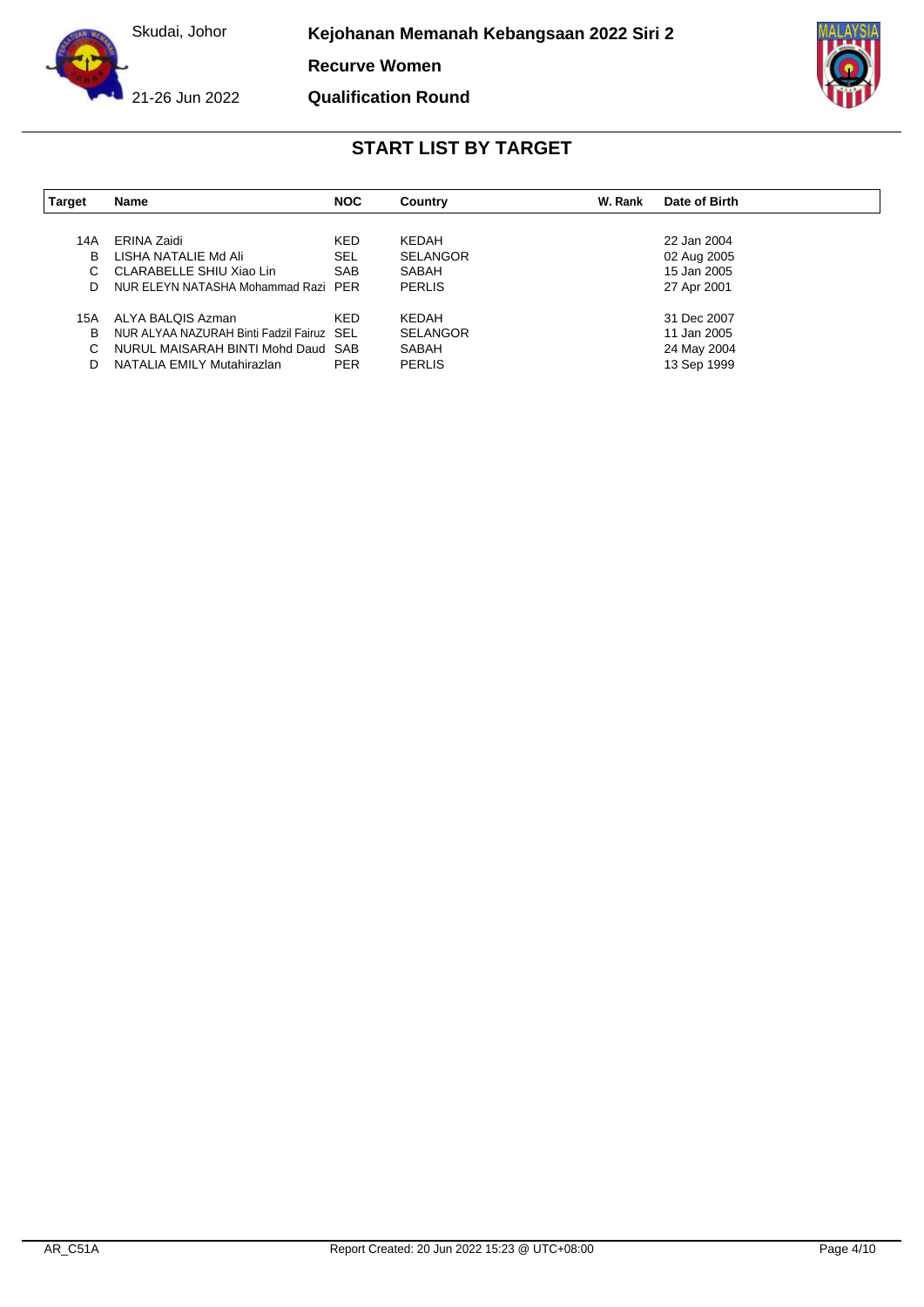

**Compound Men**

**Qualification Round**



| <b>Target</b> | <b>Name</b>                                                        | <b>NOC</b> | Country                    | W. Rank | Date of Birth              |
|---------------|--------------------------------------------------------------------|------------|----------------------------|---------|----------------------------|
| 14A           | MUHAMMAD ZUL IZDIHAR Bin Zakaria ATM                               |            | ATM                        |         | 09 Jan 1992                |
| B             | RUDI HAKIMI Bin Mohd Nasrumi                                       | NS.        | <b>NEGERI SEMBILAN</b>     |         | 29 Oct 1977                |
| C             | MOHAMMAD FAIZ AZIZI Bin Khairil                                    | <b>PAH</b> | <b>PAHANG</b>              |         | 11 Jul 1995                |
| D             | KIN LIP Lee                                                        | SAB        | SABAH                      |         | 20 Mar 1986                |
|               |                                                                    |            |                            |         |                            |
| 15A           | TUAN FAIRI Bin Husin                                               | <b>ATM</b> | ATM                        |         | 26 Jan 1987                |
| В             | <b>MOHD DAUD Rajab</b>                                             | <b>NS</b>  | <b>NEGERI SEMBILAN</b>     |         | 04 Jun 1965                |
| С             | MUHAMMAD KHAIRUZZAMAN Ali                                          | PAH        | <b>PAHANG</b>              |         | 19 Apr 2001                |
| D             | MUHAMMAD IRFAN ELAHEE Bin Mohd Illzam Elahee SAB                   |            | <b>SABAH</b>               |         | 30 Apr 1998                |
| 16A           | AHMAD NUR ARIFF Bin Mohd Nordin ATM                                |            | ATM                        |         | 06 Mar 1994                |
| B             | KHAIRUL FADLY Bin Jamaludin                                        | <b>NS</b>  | <b>NEGERI SEMBILAN</b>     |         | 07 Jun 1986                |
| C             | MUHAMMAD FARHAN SYIMIR Shahriman PAH                               |            | <b>PAHANG</b>              |         | 04 Sep 2005                |
| D             | MUHAMMAD DZULKIFLI Dzilkarnain                                     | SAB        | SABAH                      |         | 02 Oct 2006                |
| 17A           | ABDUL RAHMAN Bin Othman                                            | <b>ATM</b> | ATM                        |         | 29 Feb 1984                |
| B             | KHAIRUL HAFIZAN Abdul Razak                                        | <b>NS</b>  | <b>NEGERI SEMBILAN</b>     |         | 15 Jun 1985                |
| C             | MOHD ZAID Sahar Azmi                                               | <b>PAH</b> | <b>PAHANG</b>              |         | 22 Feb 1999                |
| D             | WONG Co Wan                                                        | SAB        | SABAH                      |         | 23 Dec 1995                |
|               |                                                                    |            |                            |         |                            |
| 18A           | SHAROULIZHAN Bin Zulkifli                                          | ATM        | ATM                        |         | 12 Dec 1986                |
|               | B RASHDAN Bin Abu Samah                                            | <b>NS</b>  | <b>NEGERI SEMBILAN</b>     |         | 26 Mar 1974                |
| С             | MOHD HELMI Bin Mohd Yunus                                          | <b>PAH</b> | <b>PAHANG</b>              |         | 14 Apr 1988                |
| D             | <b>ADRIEL Liew</b>                                                 | SAB        | <b>SABAH</b>               |         | 23 Aug 2001                |
| 19A           | AZIZUL AZRI Bin Azis                                               | <b>ATM</b> | ATM                        |         | 10 Apr 1990                |
| В             | SYAHRIZAN Jafar                                                    | <b>NS</b>  | <b>NEGERI SEMBILAN</b>     |         | 07 Aug 1979                |
| С             | MUHAMMAD NURSAFWAN Bin Nordin PAH                                  |            | <b>PAHANG</b>              |         | 14 Mar 1992                |
| D             | <b>ALOYSIUS Gabriel Liew</b>                                       | SAB        | SABAH                      |         | 28 Jun 2005                |
|               |                                                                    |            |                            |         |                            |
| 20A           | MUHAMMAD RAIS Bin Nawi                                             | <b>ATM</b> | <b>ATM</b>                 |         | 03 Jun 1989                |
| В             | ALANG ARIFF AQIL Muhammad Ghazalli                                 | <b>NS</b>  | <b>NEGERI SEMBILAN</b>     |         | 27 Jan 1998                |
| С             | MOHD ZAHID RIDZUAN Mohd Zulkifly PAH                               |            | <b>PAHANG</b>              |         | 22 May 1982                |
| D             | MOHD HAZIQ Din                                                     | SAB        | <b>SABAH</b>               |         | 07 Jan 1999                |
| 21A           | <b>MOHD ALIF Bin Samsudin</b>                                      | <b>ATM</b> | ATM                        |         | 17 Jan 1989                |
| B             | MOHAMAD IRUAN SHAH Bin Sohami NS                                   |            | <b>NEGERI SEMBILAN</b>     |         | 30 Jun 1981                |
| С             | MUHAMMAD FAHRUR ROSI Bin Choiril Anuar PAH                         |            | <b>PAHANG</b>              |         | 27 Jul 1998                |
| D             | MUHAMMAD AMMAR IRSYAD Mohd Azizuddin PRK                           |            | <b>PERAK</b>               |         | 12 Jan 2001                |
| 22A           | <b>NABIL Shafie</b>                                                | MEL        | MELAKA                     |         | 07 Feb 2002                |
| В             | MUHAMMAD ALIFF AIMAN bin Mohd Hasri SEL                            |            | <b>SELANGOR</b>            |         | 15 Mar 2002                |
| С             | <b>HAZMI</b> Aisar                                                 | TER        | TERENGGANU                 |         | 10 Jan 2004                |
| D             | MUHAMMAD ZAIMAN 'AZIM Mohd Munizam PRK                             |            | <b>PERAK</b>               |         | 01 Oct 2000                |
|               |                                                                    |            |                            |         |                            |
| 23A           | MUHAMMAD FARID IMRAN Mohd Faruk MEL                                | <b>SEL</b> | MELAKA                     |         | 12 Apr 1999                |
| В<br>C        | PRAVENDREN A/I Sivakumar                                           |            | <b>SELANGOR</b>            |         | 01 Aug 2001                |
| D             | MUHAMMAD AMMAR Bin Mohammad Amin TER<br>MOHD ZAFI RAHMAN Mat Saleh | <b>PRK</b> | TERENGGANU<br><b>PERAK</b> |         | 07 Jan 2001<br>17 Dec 1978 |
|               |                                                                    |            |                            |         |                            |
| 24A           | PRAVEEN Shunmugam                                                  | <b>MEL</b> | <b>MELAKA</b>              |         | 23 Dec 2003                |
| B             | MUHAMMAD IMRAN HAKIMI Bin Amir Suharman                            | SEL        | <b>SELANGOR</b>            |         | 13 May 2004                |
| С             | MUHAMMAD Amiruddin                                                 | TER        | TERENGGANU                 |         | 12 Mar 2003                |
| D             | ABDUL FAATHIR AQIL Rafizam                                         | <b>PRK</b> | <b>PERAK</b>               |         | 18 Mar 2004                |
| 25A           | <b>MOHD AZRI Sulaiman</b>                                          | MEL        | MELAKA                     |         | 12 Feb 1981                |
| В             | AHMAD FARIHIN Idris                                                | SEL        | <b>SELANGOR</b>            |         | 09 Apr 2006                |
| С             | IYAD BAZLI Fadhil                                                  | TER        | TERENGGANU                 |         | 01 Dec 2007                |
| D             | <b>MOHD FARDAUS Nordin</b>                                         | <b>PRK</b> | <b>PERAK</b>               |         | 03 Jun 1988                |
|               |                                                                    |            |                            |         |                            |
| 26A           | MUHD AMIN Abd Khalil                                               | MEL        | MELAKA                     |         | 03 Apr 1997                |
| В             | AMMAR HAZIQ bin Abdul Aziz                                         | <b>SEL</b> | <b>SELANGOR</b>            |         | 30 Jul 2002                |
| С             | MOHAMAD SYAFIQ Md Ariffin                                          | <b>TER</b> | TERENGGANU                 |         | 21 Feb 2000                |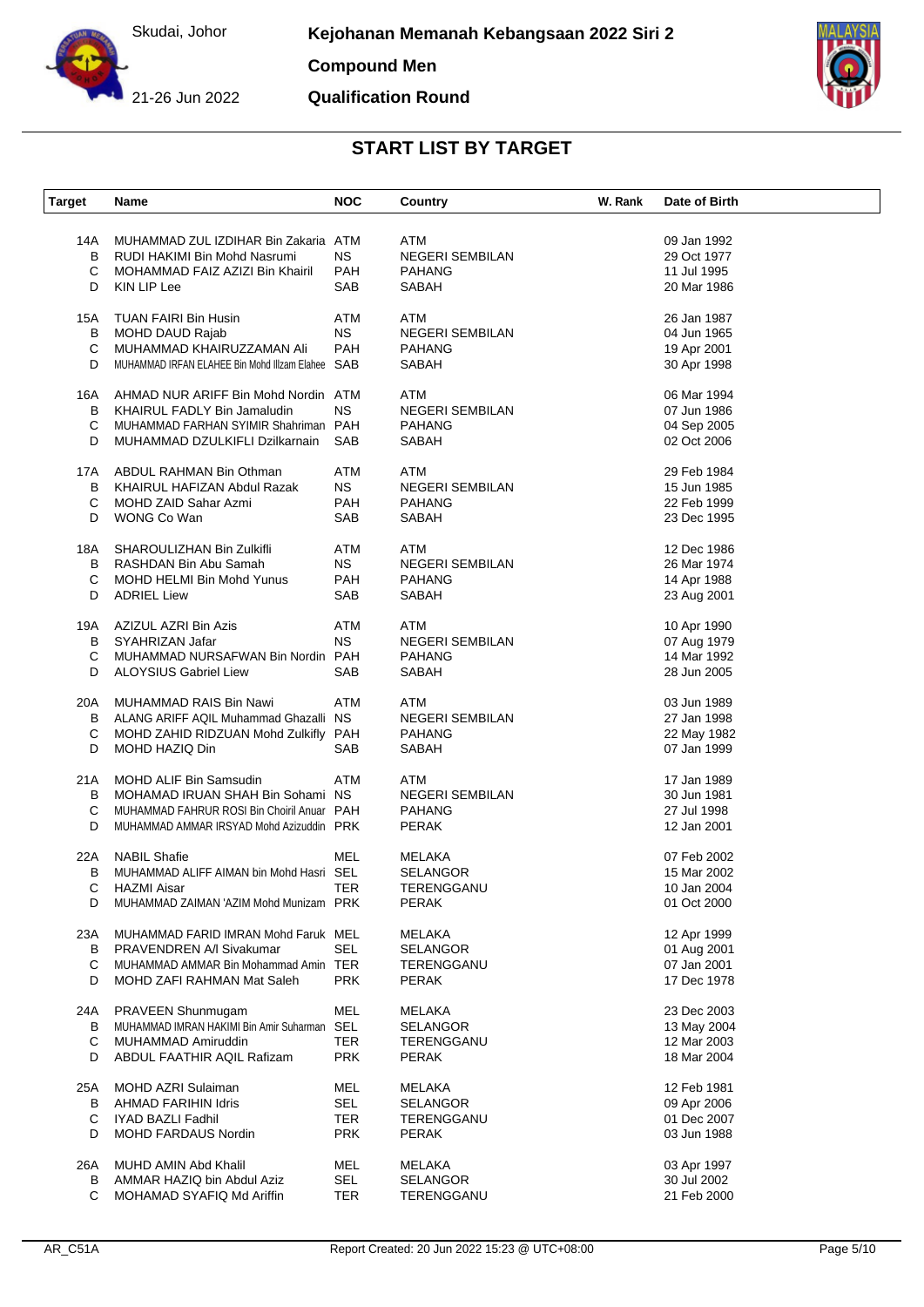

**Compound Men**

#### **Qualification Round**



| Target | Name                                       | <b>NOC</b>  | Country                    | W. Rank | Date of Birth |
|--------|--------------------------------------------|-------------|----------------------------|---------|---------------|
|        |                                            |             |                            |         |               |
| 27A    | MUHD ZUL ADZRIN Zainuddin                  | <b>MEL</b>  | <b>MELAKA</b>              |         | 08 Sep 2003   |
| B      | NIK AHMAD DANIAL Mohd Kamarolzaman SEL     |             | <b>SELANGOR</b>            |         | 03 Apr 2000   |
| C      | MUHAMMAD AIMAN SYAFIQ Mohd Tariki TER      |             | <b>TERENGGANU</b>          |         | 05 Oct 2006   |
| D      | <b>MOHAMMAD HANIF Sobri</b>                | <b>PRK</b>  | <b>PERAK</b>               |         | 18 Dec 1987   |
| 28A    | <b>IRFAN Lugman</b>                        | <b>WP</b>   | <b>WILAYAH PERSEKUTUAN</b> |         | 07 Jun 2003   |
| B      | MOHAMMAD SYUKUR Bin Roslin                 | <b>PP</b>   | <b>PULAU PINANG</b>        |         | 25 Apr 2005   |
| C      | <b>FAZRIEN Zamzuri</b>                     | <b>PDRM</b> | <b>PDRM</b>                |         | 18 Oct 1995   |
| D      | <b>ONN AZRI Puade</b>                      | <b>WPP</b>  | <b>WP PUTRAJAYA</b>        |         | 01 Oct 1982   |
| 29A    | MUHAMMAD FAIQ AZIM Shahrir                 | <b>WP</b>   | <b>WILAYAH PERSEKUTUAN</b> |         | 31 May 2004   |
| B      | MUHD ZAHIN ZAFRI Bin Izmi Rizan            | <b>PP</b>   | <b>PULAU PINANG</b>        |         | 20 Dec 2005   |
| C      | <b>MUHAMAD FARIS Jamaludin</b>             | <b>PDRM</b> | <b>PDRM</b>                |         | 04 Sep 1997   |
| D      | MUHAMMAD NAZRI Bin Ariffin                 | <b>WPP</b>  | <b>WP PUTRAJAYA</b>        |         | 02 Dec 1989   |
|        |                                            |             |                            |         |               |
| 30A    | MUHAMAD RAYN Bin Hamka                     | <b>WP</b>   | <b>WILAYAH PERSEKUTUAN</b> |         | 28 Nov 2004   |
| B      | KHAMBESWARAN Mohanaraja                    | <b>PP</b>   | PULAU PINANG               |         | 01 Jan 1999   |
| C      | <b>HAMMIM Hamzah</b>                       | <b>PDRM</b> | <b>PDRM</b>                |         | 14 May 1982   |
| D      | <b>MOHD.FADZLI Samsor</b>                  | <b>WPP</b>  | <b>WP PUTRAJAYA</b>        |         | 05 May 1981   |
| 31A    | MUHAMMAD DANIEAL HAQIEMI Sohebi WP         |             | <b>WILAYAH PERSEKUTUAN</b> |         | 16 Apr 1999   |
| B      | MOHAMMAD SYAZWI ARIFF Bin Sanizam Ariff PP |             | <b>PULAU PINANG</b>        |         | 19 Sep 2005   |
| C      | MOHD NASSRULL Mohammad Nasir PDRM          |             | <b>PDRM</b>                |         | 31 May 1984   |
| D      | <b>HAFIZ Busu</b>                          | <b>JOH</b>  | <b>JOHOR</b>               |         |               |
| 32A    | MUHAMMAD SYAMIRUL AMIN Mohd saifulisham    | <b>WP</b>   | <b>WILAYAH PERSEKUTUAN</b> |         | 10 Aug 2001   |
| B      | MUHD SYAFIQ Mohd Zulkefli                  | <b>KED</b>  | <b>KEDAH</b>               |         | 08 Mar 2005   |
| C      | <b>ZAKARIA Hussin</b>                      | <b>PDRM</b> | <b>PDRM</b>                |         | 04 Mar 1964   |
| D      | MUHAMMAD ARIFF bin ROZAIMI                 | <b>HOL</b>  | <b>JOHOR</b>               |         | 13 Jun 2006   |
|        |                                            |             |                            |         |               |
| 33B    | <b>AHMAD Azhar</b>                         | <b>KED</b>  | <b>KEDAH</b>               |         | 03 Mar 2002   |
| D      | MOHAMMAD NAJIB Md Naim                     | <b>JOH</b>  | <b>JOHOR</b>               |         | 23 Jul 1997   |
|        |                                            |             |                            |         |               |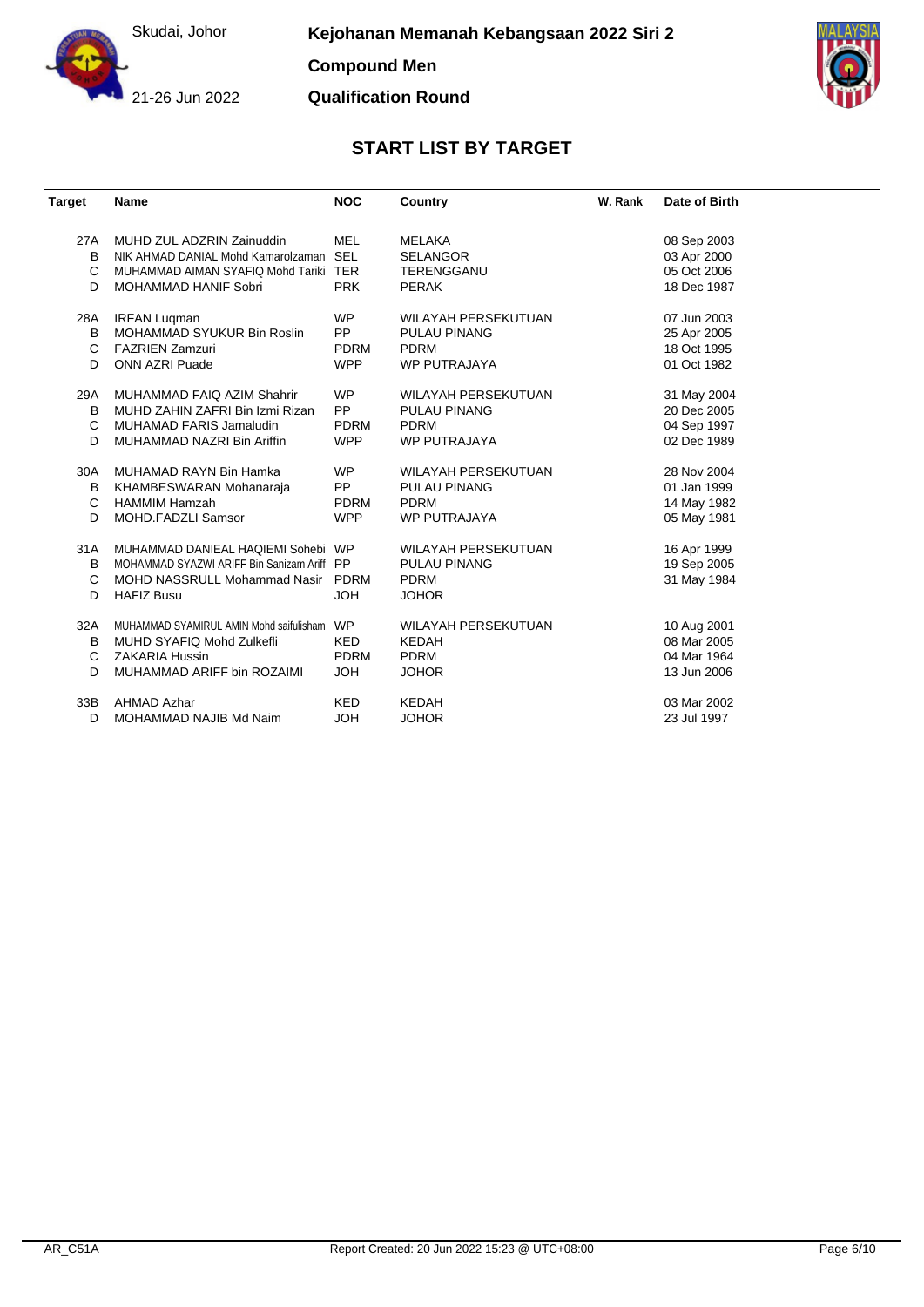

**Compound Women**

21-26 Jun 2022

### **Qualification Round**



| <b>Target</b> | Name                                        | <b>NOC</b> | Country                    | W. Rank | Date of Birth |
|---------------|---------------------------------------------|------------|----------------------------|---------|---------------|
|               |                                             |            |                            |         |               |
| 1A            | FAZA HUSNA Abdul Jalil                      | <b>WP</b>  | WILAYAH PERSEKUTUAN        |         | 17 Mar 2001   |
| B             | <b>NURUL Ainadila</b>                       | PAH        | <b>PAHANG</b>              |         | 15 Jul 2004   |
| C             | BERNICE GOH Rou Pei                         | PP         | PULAU PINANG               |         | 30 Jun 2005   |
| D             | QASHRIN DAMIA Binti Mohd Qassim Fitri SEL   |            | <b>SELANGOR</b>            |         | 24 Sep 2006   |
| 2A            | NUR NISA ALIYA Muhamad Radzif               | <b>WP</b>  | WILAYAH PERSEKUTUAN        |         | 19 Jun 2003   |
| В             | SAFI QURRATU AINI Saifol Anuar              | <b>PAH</b> | <b>PAHANG</b>              |         | 19 Jan 2003   |
|               | <b>PRITISWARY Muniswaran</b>                | PP         |                            |         | 08 Jun 2003   |
| С             |                                             |            | PULAU PINANG               |         |               |
| D             | YAASHINIE A/p Kumar                         | SEL        | <b>SELANGOR</b>            |         | 05 Feb 2005   |
| ЗΑ            | AMIRA BATRISYIA Shaiful Azuar               | <b>WP</b>  | WILAYAH PERSEKUTUAN        |         | 31 Jul 2001   |
| В             | NUR DAMIA IMANINA Azian                     | <b>PAH</b> | <b>PAHANG</b>              |         | 15 Oct 2004   |
| С             | NUR KHUWAILAH Ridzuan                       | PP         | PULAU PINANG               |         | 19 Oct 2005   |
| D             | UMAIRAH BATRISYIA Binti Hayat Al-Mazli SEL  |            | <b>SELANGOR</b>            |         | 14 May 2003   |
| 4A            | NURUL IRYANI Zanizam                        | WP         | WILAYAH PERSEKUTUAN        |         | 06 Feb 2006   |
| B             | MAIZATUL AMIERA NATASHA Mahadi PAH          |            | <b>PAHANG</b>              |         | 16 Oct 2002   |
| С             | WAN NUR DURATUL AKMAL Wan Irwadi PP         |            | <b>PULAU PINANG</b>        |         | 15 Oct 2008   |
|               |                                             |            |                            |         |               |
| D             | NORNAJWA NAFISAH Baba                       | SEL        | <b>SELANGOR</b>            |         | 06 Oct 2000   |
| 5A            | WAN ANNUR DINI Wan Ezani                    | WP.        | WILAYAH PERSEKUTUAN        |         | 13 Apr 2001   |
| В             | NURUL SYAFIQKHA Abdul Manaf                 | PAH        | <b>PAHANG</b>              |         | 13 Nov 1999   |
| С             | NURIN SOFIYA Binti Ahmad Shukor             | PP         | PULAU PINANG               |         | 29 Jan 2001   |
| D             | PEI YI Teng                                 | <b>SEL</b> | <b>SELANGOR</b>            |         | 10 Feb 2004   |
|               |                                             |            |                            |         |               |
| 6A            | <b>NUR AUJI Binti Hamka</b>                 | <b>WP</b>  | <b>WILAYAH PERSEKUTUAN</b> |         | 14 Jan 2003   |
| В             | NURUL SYAZWANI Binti Mohd Noor Azian PRK    |            | <b>PERAK</b>               |         | 16 Aug 2000   |
| С             | K Kayalvhily                                | PP         | PULAU PINANG               |         | 06 Mar 1999   |
| D             | EZATI AISHAH Murdi                          | <b>KED</b> | <b>KEDAH</b>               |         | 18 Jan 2004   |
|               |                                             |            |                            |         |               |
| 7A            | <b>RENEE Sew</b>                            | SAB        | SABAH                      |         | 02 Oct 2004   |
| B             | NURUL FATIN ADIBAH Mohd Zamri               | <b>PRK</b> | <b>PERAK</b>               |         | 29 Feb 2000   |
| С             | CHE KU NUR SYAMIRA Che Ku Mohamad Rafee TER |            | TERENGGANU                 |         | 28 Jan 2000   |
| D             | IZZ AMILA Mohd Azman                        | KED        | KEDAH                      |         | 16 Apr 2006   |
| 8A            | NUR KHALIDA Binti Kalbin                    | SAB        | SABAH                      |         | 20 Aug 2000   |
|               |                                             | <b>PRK</b> | <b>PERAK</b>               |         | 12 Mar 2004   |
| B             | NUR ANIS AQIMAH Hasbullah                   |            |                            |         |               |
| С             | NURUL SYAZ-AMAL EISYA Mohd Asmi TER         |            | TERENGGANU                 |         | 06 Mar 2003   |
| D             | <b>THAPANIE Aibau</b>                       | KED        | KEDAH                      |         | 24 Jul 2005   |
| 9Α            | SANDRA JOAN Albert                          | SAB        | SABAH                      |         | 02 Jan 2004   |
| в             | SOFIA ANISAH Mohd shahrin                   | <b>PRK</b> | <b>PERAK</b>               |         | 19 May 2004   |
| С             | NURIN AQILAH Mazlan                         | TER        | TERENGGANU                 |         | 23 Mar 2000   |
| D             | EZATI Wardina Binti Murdi                   | KED        | KEDAH                      |         | 24 Mar 2000   |
| 10A           | <b>EMILY Lo Ching Yee</b>                   | SAB        | SABAH                      |         | 30 Apr 2004   |
| B             | SARITHA A/p Cham Nong                       | ATM        | ATM                        |         | 13 Sep 1988   |
|               | <b>NAJIHAH Abdul Aziz</b>                   |            |                            |         |               |
| С             |                                             | <b>TER</b> | TERENGGANU                 |         | 15 Apr 2004   |
| D             | NUR AMIESYA ADLINA Binti Nor Azmi MEL       |            | MELAKA                     |         | 20 Mar 2003   |
| 11A           | NUR AISYAH Binti Mohamad Farid Shah WPP     |            | WP PUTRAJAYA               |         | 09 Feb 2006   |
| В             | <b>UNIZA Binti Ismail</b>                   | ATM        | ATM                        |         | 02 Jan 1984   |
| С             | NUR SYAFIRUZ Norbadru abida                 | <b>HOL</b> | <b>JOHOR</b>               |         | 11 Nov 2007   |
| D             | <b>NUR LIYANA Ismail</b>                    | MEL        | <b>MELAKA</b>              |         | 26 Apr 2003   |
| 12A           | <b>JUNI UMAIRAH Abdul Aziz</b>              | <b>WPP</b> | WP PUTRAJAYA               |         | 04 Jul 2006   |
|               |                                             |            |                            |         |               |
| В             | <b>FAKHIRA Binti Mat Said</b>               | ATM        | ATM                        |         | 14 May 2000   |
| C             | NUR HAZIRAH Abd rahman                      | <b>HOL</b> | <b>JOHOR</b>               |         | 11 Apr 2004   |
| D             | SANDY LAM Jing Yueng                        | MEL        | MELAKA                     |         | 14 Apr 2004   |
| 13A           | NUR AIN NABIHA Mohammad Naguib WPP          |            | WP PUTRAJAYA               |         | 21 Jun 2005   |
| В             | ALSIKIN Binti Mohamad Ayub                  | ATM        | ATM                        |         | 10 Aug 1994   |
|               |                                             |            |                            |         |               |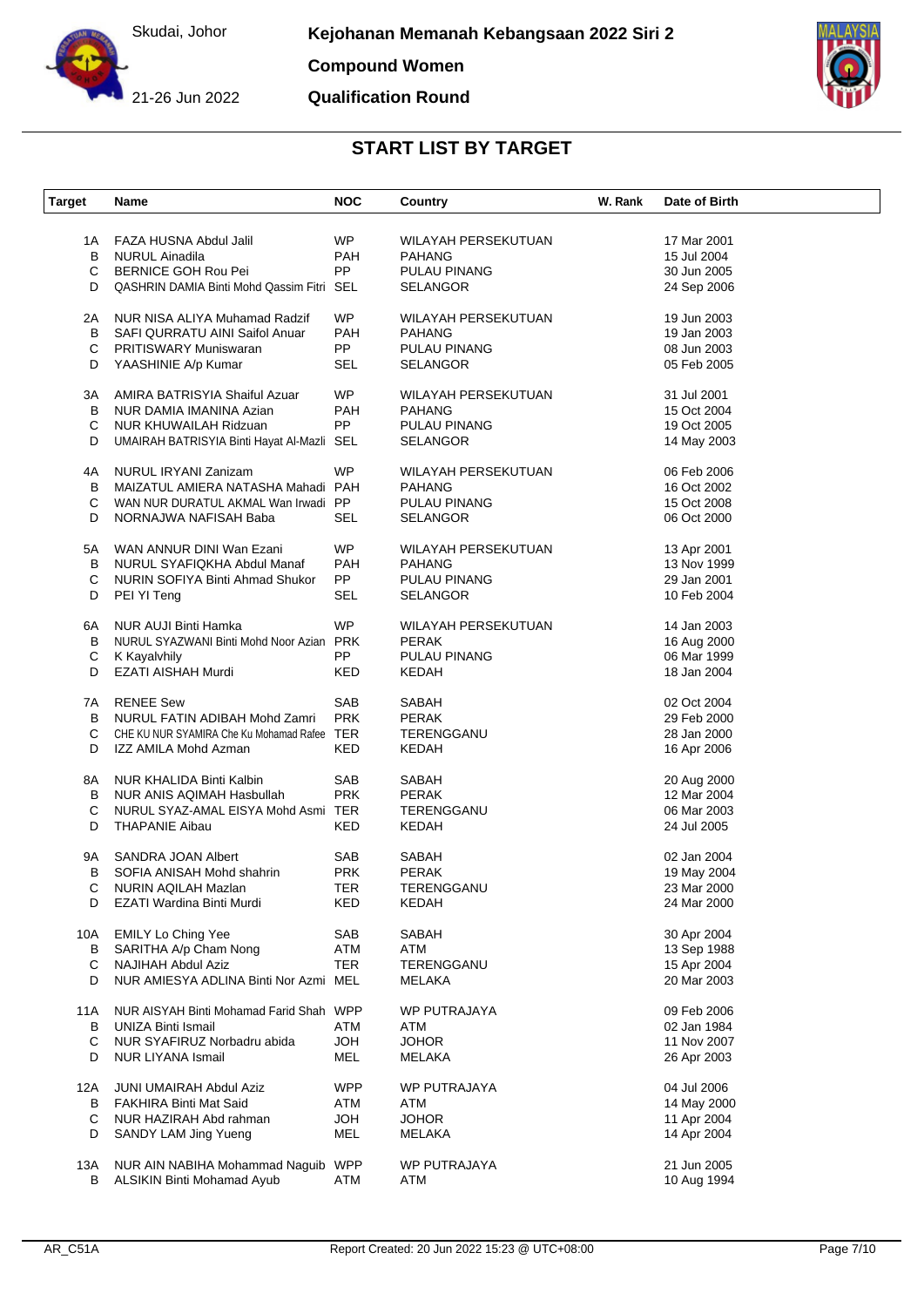

**Barebow Men**

**Qualification Round**



| <b>Target</b> | Name                                        | <b>NOC</b> | Country                | W. Rank | Date of Birth |
|---------------|---------------------------------------------|------------|------------------------|---------|---------------|
|               |                                             |            |                        |         |               |
| 11A           | MUHAMMAD MUSTAQQIM Rosman                   | SEL        | <b>SELANGOR</b>        |         | 21 Aug 1988   |
| В             | <b>IMAM SUJADI Satta</b>                    | HOL        | <b>JOHOR</b>           |         | 31 Jan 1984   |
| C             | HAZMI Angi                                  | SAR        | <b>SARAWAK</b>         |         | 27 Aug 1967   |
|               |                                             |            |                        |         |               |
| D             | MOHD SAHARUDDIN Hassan                      | <b>WPP</b> | WP PUTRAJAYA           |         | 29 Jan 1988   |
| 12A           | <b>KHAIRIL Abdullah</b>                     | SEL        | <b>SELANGOR</b>        |         | 25 Oct 1987   |
| B             | <b>HAIREE Mahfuz</b>                        | HOL        | <b>JOHOR</b>           |         | 09 Jan 1996   |
| C             | <b>MOHD FAIZAL Rosli</b>                    | SAR        | <b>SARAWAK</b>         |         | 14 May 1981   |
| D             | MUHAMMAD FADZLY Mohd Saad                   | <b>WPP</b> | WP PUTRAJAYA           |         | 24 Jun 1993   |
|               |                                             |            |                        |         |               |
| 13A           | SAID HAWA Bin Mohd Salleh                   | <b>SEL</b> | <b>SELANGOR</b>        |         | 04 Nov 1983   |
| В             | MUHAMMAD IDHAM LIHAN Abdullah               | <b>HOL</b> | <b>JOHOR</b>           |         | 22 Jul 1982   |
| С             | AL'HADI Sulong                              | SAR        | SARAWAK                |         | 08 Apr 1970   |
| D             | FAUZI Bin Azmi                              | <b>WPP</b> | WP PUTRAJAYA           |         | 14 Feb 1985   |
|               |                                             |            |                        |         |               |
| 14A           | MOHD YAZID Ismail                           | SEL        | <b>SELANGOR</b>        |         | 16 Dec 1962   |
| В             | <b>KHAIRIE Mohtar</b>                       | HOL        | <b>JOHOR</b>           |         | 28 Sep 1981   |
| $\mathsf C$   | <b>ADI Spaiee</b>                           | SAR        | <b>SARAWAK</b>         |         | 12 Jan 1969   |
| D             | <b>DEDDY</b> Irmawan                        | <b>WPP</b> | WP PUTRAJAYA           |         | 03 Oct 1986   |
|               |                                             |            |                        |         |               |
| 15A           | MOHD ZAHRUL SHAFIQ Zahar                    | SEL        | <b>SELANGOR</b>        |         | 06 May 1986   |
| B             | MD MUZAFAR Mohamad moharam                  | <b>HOL</b> | <b>JOHOR</b>           |         | 10 Jan 1980   |
| С             | WAN YUNUS Wan Sait                          | SAR        | <b>SARAWAK</b>         |         | 14 Feb 1978   |
| D             | MOHAMAD NOR ADHA Bin Abdullah               | <b>WPP</b> | <b>WP PUTRAJAYA</b>    |         | 05 Nov 1979   |
|               |                                             |            |                        |         |               |
| 16A           | <b>SYUKRIE Sedek</b>                        | SEL        | <b>SELANGOR</b>        |         | 04 Nov 1988   |
| B             | MOHAMAD SOFIAN Rahim                        | <b>HOL</b> | <b>JOHOR</b>           |         | 06 Jun 1984   |
|               |                                             | SAR        | SARAWAK                |         |               |
| С             | WAN SUDIMAN BIN Wan Su                      |            |                        |         | 18 Aug 1980   |
| D             | ABDUL RAHMAN bin Zakaria                    | <b>WPP</b> | WP PUTRAJAYA           |         | 16 Nov 1969   |
| 17A           | NOR AZIZAN Tarja                            | SEL        | <b>SELANGOR</b>        |         | 16 Feb 1969   |
| В             | MOHD YATIM Hj Dris                          | <b>HOL</b> | <b>JOHOR</b>           |         | 17 Aug 1969   |
| C             | MOHAMED ALI Spawi                           | SAR        | <b>SARAWAK</b>         |         |               |
|               |                                             |            |                        |         | 13 Aug 1961   |
| D             | MUHAMMAD KHAIRUL AFIFI Rosli                | <b>WPP</b> | WP PUTRAJAYA           |         | 19 May 1994   |
| 18A           | MOHD RIZAL Ahmad                            | SEL        | <b>SELANGOR</b>        |         | 04 Jun 1981   |
| В             | <b>MOHD AUSSIFF Ismail</b>                  | HOL        | <b>JOHOR</b>           |         | 21 Apr 1987   |
| С             | MOHD ZULLHANNIZAM Bin Mohamad Ali Bohan SAR |            | SARAWAK                |         | 10 May 1981   |
| D             | <b>NORHISYAM Ismail</b>                     | KEL        | <b>KELANTAN</b>        |         | 23 Feb 1985   |
|               |                                             |            |                        |         |               |
| 19A           | M. AMIR AIMAN MAE Bin Faiz Mae              | NS.        | <b>NEGERI SEMBILAN</b> |         | 23 Nov 2002   |
| В             | <b>ARGUS Md Yusof</b>                       | <b>WP</b>  | WILAYAH PERSEKUTUAN    |         | 22 Sep 1983   |
| C             | AZUAN Mat Sani                              | <b>PRK</b> | <b>PERAK</b>           |         | 18 Apr 1985   |
| D             | FATHUDDIN Zaidi                             | KEL        | KELANTAN               |         | 04 Aug 1995   |
|               |                                             |            |                        |         |               |
| 20B           | MOHAMAD JOHARI Bin Khamis                   | <b>WP</b>  | WILAYAH PERSEKUTUAN    |         | 07 Aug 1987   |
| C             | AHMAD NIZAM BIN ZABRI Nizam                 | <b>PRK</b> | <b>PERAK</b>           |         | 30 Sep 1978   |
| D             | MOHD FIRDAUS Ahmad                          | KEL        | <b>KELANTAN</b>        |         | 12 Jul 1987   |
|               |                                             |            |                        |         |               |
| 21A           | HAMIRIZA SHAH Bin Hamim                     | ΝS         | NEGERI SEMBILAN        |         | 25 May 1988   |
| B             | <b>ARIFFIN Sharif</b>                       | WP.        | WILAYAH PERSEKUTUAN    |         | 11 Sep 1978   |
| С             | MUHAMMAD FADLY Ramly                        | <b>PRK</b> | <b>PERAK</b>           |         | 20 May 1977   |
| D             | SUHAIRI AZHA Bin ariffin                    | KEL        | <b>KELANTAN</b>        |         | 11 Jun 1982   |
| 22A           | M NORAZIZI SHAM Mohd Sayuti                 | NS.        | NEGERI SEMBILAN        |         | 15 Jun 1977   |
|               |                                             | <b>WP</b>  |                        |         |               |
| B             | <b>ZAMALI Ahmad</b>                         |            | WILAYAH PERSEKUTUAN    |         | 04 Jul 1971   |
| С             | <b>MOHD WAZIR Othman</b>                    | <b>PRK</b> | <b>PERAK</b>           |         | 14 May 1962   |
| D             | AHMAD RUHULLAH Othman                       | KEL        | <b>KELANTAN</b>        |         | 22 Aug 1983   |
| 23B           | MOHD FADZLI Mohammad                        | WP.        | WILAYAH PERSEKUTUAN    |         | 27 Jan 1984   |
| С             | AHMAD JASNI Mat Isa                         | <b>PRK</b> | PERAK                  |         | 22 Nov 1978   |
|               |                                             |            |                        |         |               |
| D             | MUHAMAD HANIF Zainuddin                     | KEL        | <b>KELANTAN</b>        |         | 02 Sep 1992   |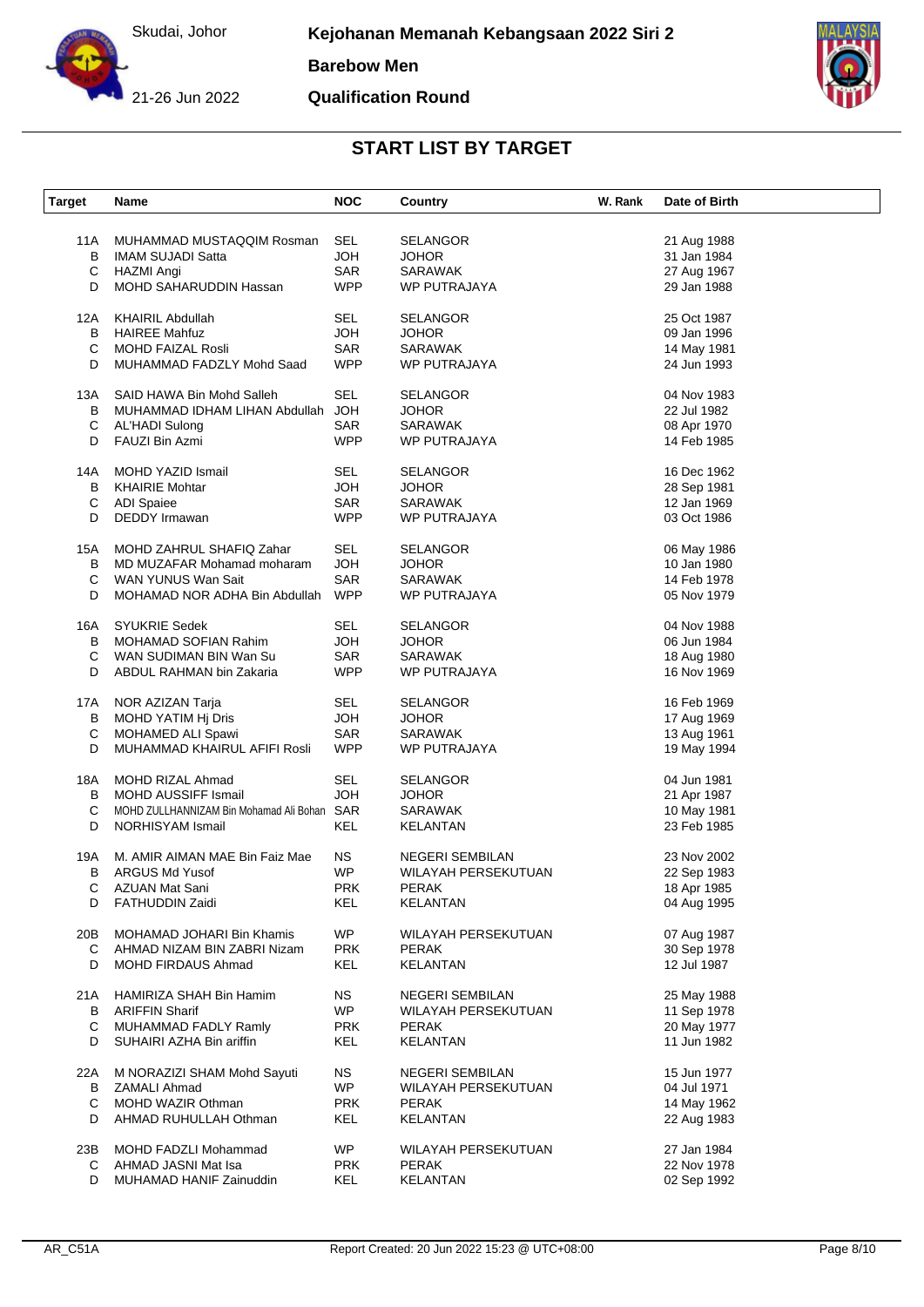

**Barebow Men**

**Qualification Round**



| <b>Target</b> | <b>Name</b>                                  | <b>NOC</b>  | Country                    | W. Rank | Date of Birth |
|---------------|----------------------------------------------|-------------|----------------------------|---------|---------------|
|               |                                              |             |                            |         |               |
| 24A           | SOFI ZUHAIRI Ridzuan                         | <b>NS</b>   | <b>NEGERI SEMBILAN</b>     |         | 28 Apr 1998   |
| B             | <b>BADARUL HISAM Bin Mohamed Kassim</b>      | <b>WP</b>   | <b>WILAYAH PERSEKUTUAN</b> |         | 11 Jul 1965   |
| C             | ABD WAHAB Bin Hassan                         | <b>PRK</b>  | <b>PERAK</b>               |         | 02 Apr 1965   |
| D             | WAN RUSMAEZAME Wan Mahmood                   | KEL         | <b>KELANTAN</b>            |         | 02 Mar 1984   |
| 25B           | <b>FAHMI Lutfi</b>                           | <b>PP</b>   | <b>PULAU PINANG</b>        |         | 14 Apr 1990   |
| C             | <b>ABDULLAH Ronie</b>                        | <b>TER</b>  | TERENGGANU                 |         | 23 Jan 1983   |
| D             | <b>MOHD FAHMI Bin Fadzil</b>                 | <b>MEL</b>  | <b>MELAKA</b>              |         | 16 May 1986   |
| 26A           | <b>HOSNEY Adnan</b>                          | <b>PAH</b>  | <b>PAHANG</b>              |         | 23 Aug 1964   |
| в             | FAZLI Mohamed Noordin Babjee                 | PP          | <b>PULAU PINANG</b>        |         | 15 Sep 1973   |
| С             | MUHAMMAD AMIRUL HARITH Bin Mohd Anuar        | <b>TER</b>  | <b>TERENGGANU</b>          |         | 06 Sep 1993   |
| D             | MUHAMMAD IRWAN DANISH Bin mohamad sabaru MEL |             | <b>MELAKA</b>              |         | 18 Aug 2006   |
| 27A           | <b>FAIRUL Nizar</b>                          | PAH         | <b>PAHANG</b>              |         | 05 Jul 1977   |
| в             | MUHAMAD FADZLI Kamarudin                     | <b>PP</b>   | <b>PULAU PINANG</b>        |         | 18 Jan 1977   |
| С             | <b>RADIN Mohd Nurhafiz</b>                   | <b>TER</b>  | <b>TERENGGANU</b>          |         | 22 Sep 1980   |
| D             | <b>MAHADI Mahmood</b>                        | <b>MEL</b>  | <b>MELAKA</b>              |         | 31 Dec 1969   |
| 28A           | MEGAT EFFENDI Megat Abdul Hamid              | PAH         | <b>PAHANG</b>              |         |               |
| в             | JEFFREY Pang                                 | <b>PP</b>   | <b>PULAU PINANG</b>        |         | 19 Jun 1965   |
| C             | M. SOBRI Ali                                 | <b>TER</b>  | <b>TERENGGANU</b>          |         | 27 Jul 1979   |
| D             | <b>HATRIHALOBOR Asmawi</b>                   | <b>MEL</b>  | <b>MELAKA</b>              |         | 10 Dec 1976   |
| 29A           | YASRIHAIZAM Yahaya                           | PAH         | <b>PAHANG</b>              |         | 13 May 1979   |
| B             | <b>JONSON Soumin</b>                         | <b>SAB</b>  | <b>SABAH</b>               |         | 25 Jan 1985   |
| C             | <b>EDIE Gadur</b>                            | <b>SAB</b>  | <b>SABAH</b>               |         | 16 May 1958   |
| D             | SHAHIDALLAH Jahaya                           | <b>PDRM</b> | <b>PDRM</b>                |         | 12 Jan 1985   |
| 30A           | MOHD PAKHRURAZI Mohd Sharif                  | PAH         | <b>PAHANG</b>              |         | 23 Jul 1983   |
| B             | AHMAD RIYADH Bin Abu Bakar                   | <b>PRK</b>  | <b>PERAK</b>               |         | 09 Apr 1980   |
| С             | <b>ANDREW Buatin</b>                         | <b>SAB</b>  | <b>SABAH</b>               |         | 14 Feb 1961   |
| D             | <b>SAHAIRY Harun</b>                         | <b>PDRM</b> | <b>PDRM</b>                |         | 22 Mar 1973   |
|               |                                              |             |                            |         |               |